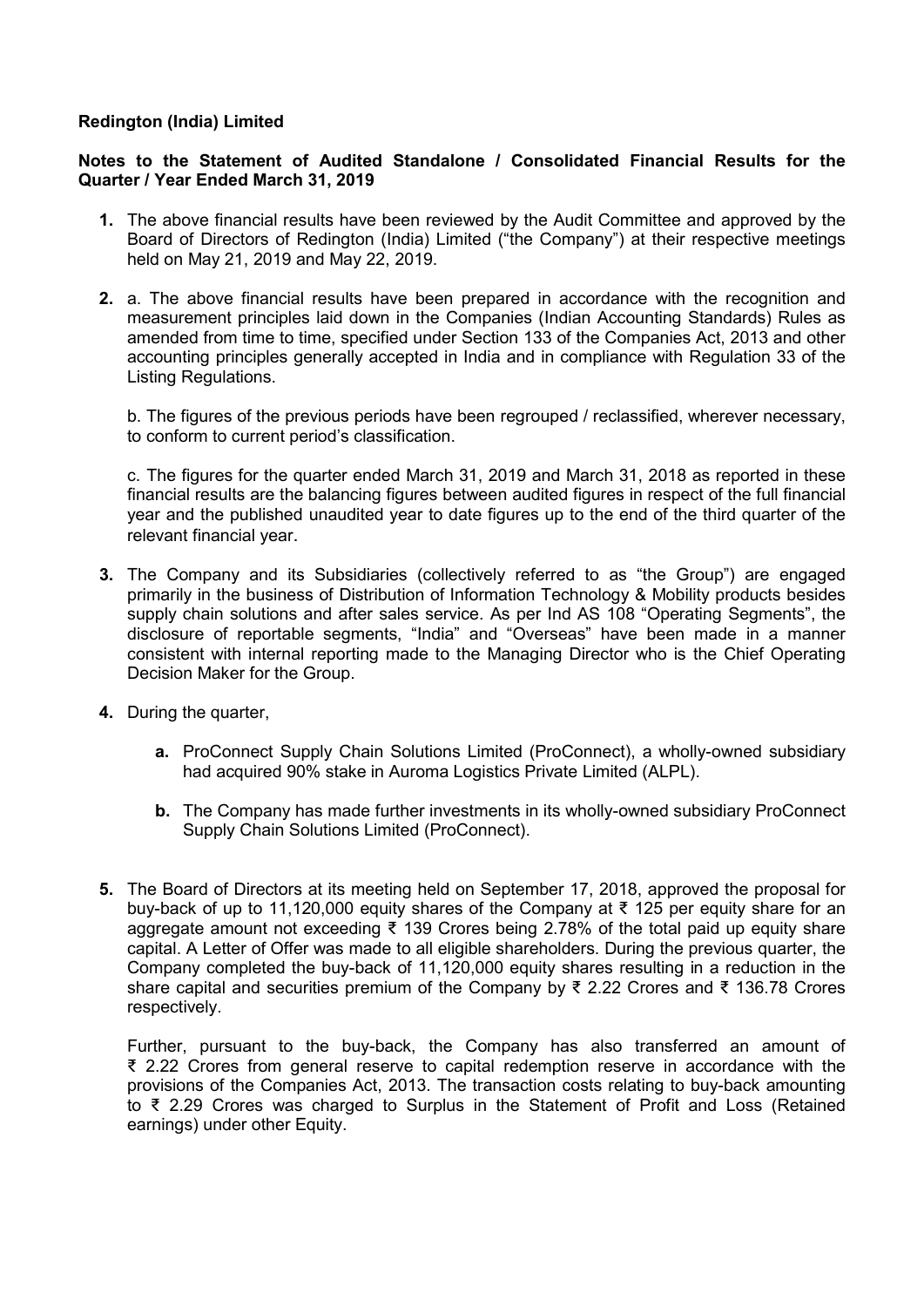## 6. Statement of Assets and Liabilities

 $\mathbf{r}$ 

|                                                                        | 6. Statement of Assets and Liabilities |                                      |                                  | (₹ in Crores)                    |
|------------------------------------------------------------------------|----------------------------------------|--------------------------------------|----------------------------------|----------------------------------|
|                                                                        | <b>Standalone</b><br>As at             | As at                                | Consolidated<br>As at            | As at                            |
| <b>Particulars</b>                                                     | March 31, 2019<br><b>Audited</b>       | March 31, 2018<br><b>Audited</b>     | March 31, 2019<br><b>Audited</b> | March 31, 2018<br><b>Audited</b> |
| <b>ASSETS</b>                                                          |                                        |                                      |                                  |                                  |
| <b>Non-current assets</b><br>Property, Plant and Equipment             | 83.84                                  | 90.81                                | 186.87                           | 185.99                           |
| Capital work-in progress<br>Goodwill                                   | 2.78                                   | 2.78<br>$\sim$                       | 7.56<br>22.03                    | 2.78<br>21.27                    |
| Other intangible assets<br>Intangible assets under development         | 0.97<br>30.27                          | 0.94<br>12.06                        | 245.40<br>30.27                  | 262.88<br>17.57                  |
| <b>Financial Assets</b>                                                |                                        |                                      |                                  |                                  |
| Investments in Subsidiaries and Associate<br>Others financial assets   | 638.45<br>2.08                         | 605.06<br>3.80                       | 25.72                            | $\blacksquare$<br>21.17          |
| Deferred tax assets (net)<br>Income tax assets (net)                   | 22.87<br>101.58                        | 15.27<br>53.80                       | 40.14<br>105.12                  | 25.10<br>57.52                   |
| Other non-current assets                                               | 84.27                                  | 41.08                                | 89.02                            | 45.07                            |
| <b>Total non-current assets</b>                                        | 967.11                                 | 825.60                               | 752.13                           | 639.35                           |
| <b>Current assets</b>                                                  |                                        |                                      |                                  |                                  |
| Inventories<br><b>Financial assets</b>                                 | 1,532.97                               | 1,089.48                             | 3,859.17                         | 3,106.62                         |
| Investments<br>Trade receivables                                       | 2,381.26                               | $\overline{\phantom{a}}$<br>2,218.15 | 7.03<br>6,278.56                 | 3.52<br>6,041.93                 |
| Cash and cash equivalents                                              | 121.14                                 | 119.94                               | 866.64                           | 527.99                           |
| Other bank balances<br>Loans                                           | 0.15<br>32.00                          | 0.15<br>34.90                        | 10.55<br>44.00                   | 13.28<br>46.90                   |
| Other financial assets<br>Other current assets                         | 30.49<br>141.10                        | 40.19<br>120.53                      | 264.22<br>338.38                 | 178.69<br>306.48                 |
| <b>Total current assets</b>                                            | 4,239.11                               | 3,623.34                             | 11,668.55                        | 10,225.41                        |
| Assets held for sale                                                   |                                        | 0.03                                 |                                  | 0.03                             |
| <b>Total assets</b>                                                    | 5,206.22                               | 4,448.97                             | 12,420.68                        | 10,864.79                        |
| <b>EQUITY AND LIABILITIES</b>                                          |                                        |                                      |                                  |                                  |
| <b>Equity</b><br>Share capital                                         | 77.82                                  | 80.03                                | 77.82                            | 80.03                            |
| Other equity<br>Equity attributable to the shareholders of the Company | 1,526.12<br>1,603.94                   | 1,609.43<br>1,689.46                 | 3,828.16<br>3,905.98             | 3,450.53<br>3,530.56             |
| Non-controlling interests                                              |                                        |                                      | 344.67                           | 358.83                           |
| <b>Total equity</b>                                                    | 1,603.94                               | 1,689.46                             | 4,250.65                         | 3,889.39                         |
| Liabilities<br><b>Non-current liabilities</b>                          |                                        |                                      |                                  |                                  |
| <b>Financial liabilities</b><br>Borrowings                             | 0.94                                   |                                      | 24.54                            | 4.23                             |
| Provisions                                                             | 17.83                                  | 13.49                                | 97.10                            | 81.66<br>1.49                    |
| Deferred tax liabilities (net)<br>Others                               | $\overline{\phantom{a}}$               | $\overline{\phantom{a}}$             | 1.53<br>7.00                     | 0.16                             |
| <b>Total non-current liabilities</b>                                   | 18.77                                  | 13.49                                | 130.17                           | 87.54                            |
| <b>Current liabilities</b><br><b>Financial liabilities</b>             |                                        |                                      |                                  |                                  |
| Borrowings<br>Trade payables                                           | 829.61<br>2,386.75                     | 766.27<br>1,659.66                   | 1,282.86<br>5,904.86             | 1,453.56<br>4,765.20             |
| Other financial liabilities                                            | 173.07                                 | 187.42                               | 204.00                           | 211.49                           |
| Provisions<br>Current tax liabilities                                  | 2.28                                   | 2.67                                 | 17.67<br>32.44                   | 18.37<br>26.21                   |
| Other current liabilities                                              | 191.80                                 | 130.00                               | 598.03                           | 413.03                           |
| <b>Total current liabilities</b>                                       | 3,583.51                               | 2,746.02                             | 8,039.86                         | 6,887.86                         |
| <b>Total liabilities</b>                                               | 3,602.28                               | 2,759.51                             | 8,170.03                         | 6,975.40                         |
| <b>Total equity and liabilities</b>                                    | 5,206.22                               | 4,448.97                             | 12,420.68                        | 10,864.79                        |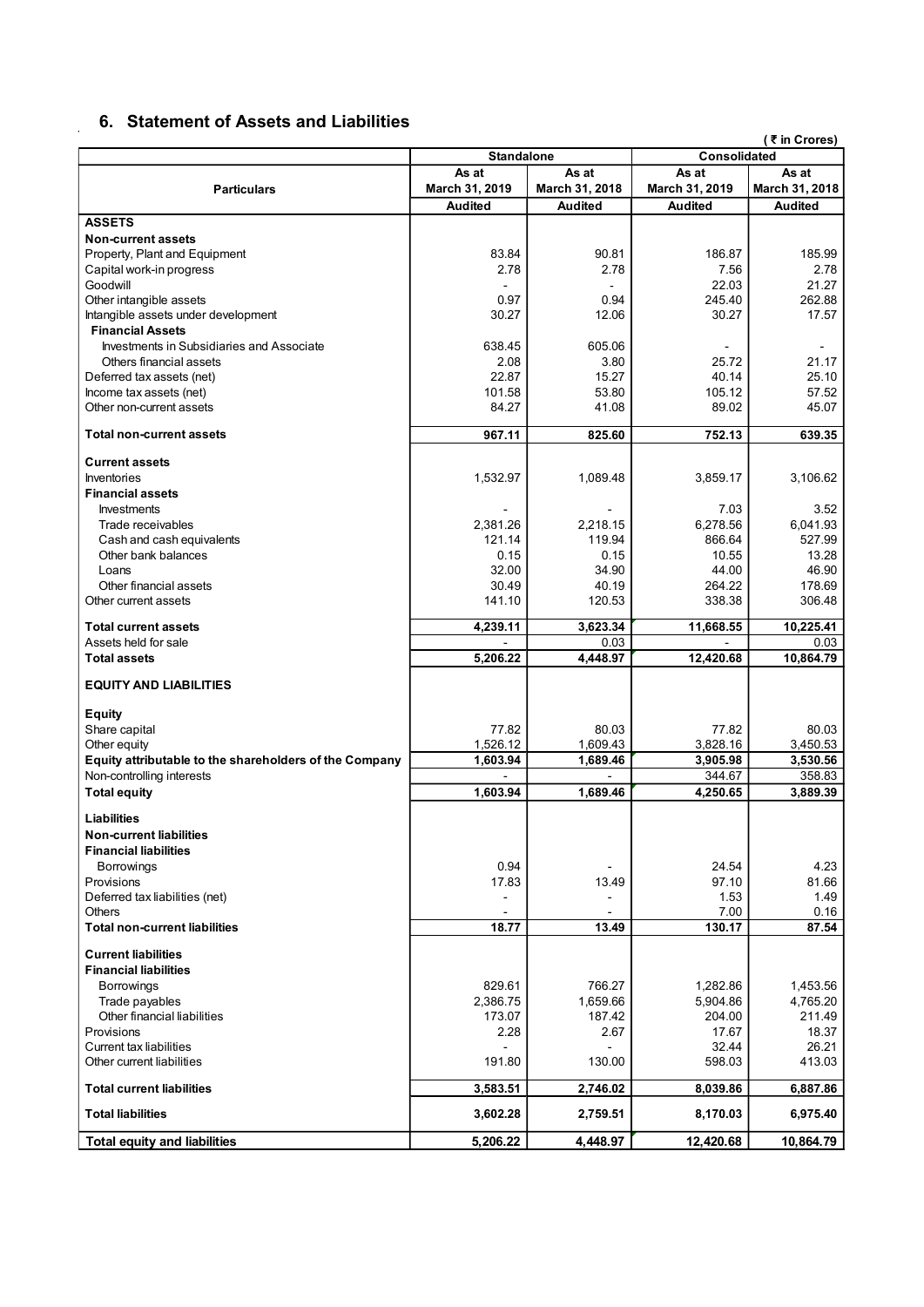- 7. The Company's wholly-owned subsidiary, Redington Gulf FZE (RGF) carried out an impairment exercise of its investment in its subsidiary at Turkey, Arena Bilgisayar Sanayi Ve Ticaret A.S (Arena). Due to the deteriorating economic situation in Turkey,an impairment loss of ₹ 71.06 Crores was recognised during the previous quarter and the impairment charge has been disclosed as an exceptional item in the above financial results.
- 8. The Group has adopted Ind AS 115, Revenue from Contracts with Customers (which replaces earlier revenue recognition standards) with effect from April 1, 2018. The core principle of this standard is that the Group shall recognize revenue to depict the transfer of promised goods or services to customers in an amount that reflects the consideration to which the Group expects to be entitled in exchange for those goods or services. Under Ind AS 115, the Group recognizes revenue when (or as) a performance obligation is satisfied, i.e. when 'control' of the goods or services underlying the particular performance obligation is transferred to the customer.

The Group has applied Ind AS 115 retrospectively to each of the prior reporting periods. Accordingly, the information presented for the quarter ended March 31, 2018 and year ended March 31, 2018 has been restated.

Upon adoption of Ind AS 115, the Group has changed the accounting policy with respect to income from supplier rebate schemes. Income from supplier rebates was hitherto classified as part of revenue from operations. The Group has adjusted supplier rebates against purchase of traded goods.

The following table summarizes the impact of transition to Ind AS 115 on the amounts reported in the earlier periods:

|                                                                           |                      |                |                      | ₹ In Crores    |  |
|---------------------------------------------------------------------------|----------------------|----------------|----------------------|----------------|--|
|                                                                           | <b>Standalone</b>    |                | <b>Consolidated</b>  |                |  |
| <b>Particulars</b>                                                        | <b>Quarter ended</b> | Year ended     | <b>Quarter ended</b> | Year ended     |  |
|                                                                           | March 31, 2018       | March 31,2018  | March 31, 2018       | March 31, 2018 |  |
|                                                                           | <b>Audited</b>       | <b>Audited</b> | <b>Audited</b>       | <b>Audited</b> |  |
| <b>Revenue from</b>                                                       |                      |                |                      |                |  |
| operations as reported<br>in the earlier periods                          | 3,847.41             | 15,262.58      | 11,314.04            | 43,459.41      |  |
| Effect on adoption of Ind<br>AS 115                                       | (73.96)              | (418.37)       | (433.97)             | (1,856.83)     |  |
| <b>Revenue from</b><br>operations as per the<br>above results             | 3,773.45             | 14,844.21      | 10,880.07            | 41,602.58      |  |
| <b>Purchases of traded</b><br>goods as reported in<br>the earlier periods | 3,342.90             | 14,004.50      | 10,478.97            | 40,754.92      |  |
| Effect on adoption of Ind<br>AS 115                                       | (73.96)              |                | (433.97)             | (1,856.83)     |  |
| <b>Purchase of traded</b><br>goods as per the<br>above results            | 3,268.94             | 13,586.13      | 10,045.00            | 38,898.09      |  |

The following table summarizes the impact of adopting Ind AS 115 on the Group's Financial Results for the Year / Quarter ended March 31, 2019 for each of the line items affected: